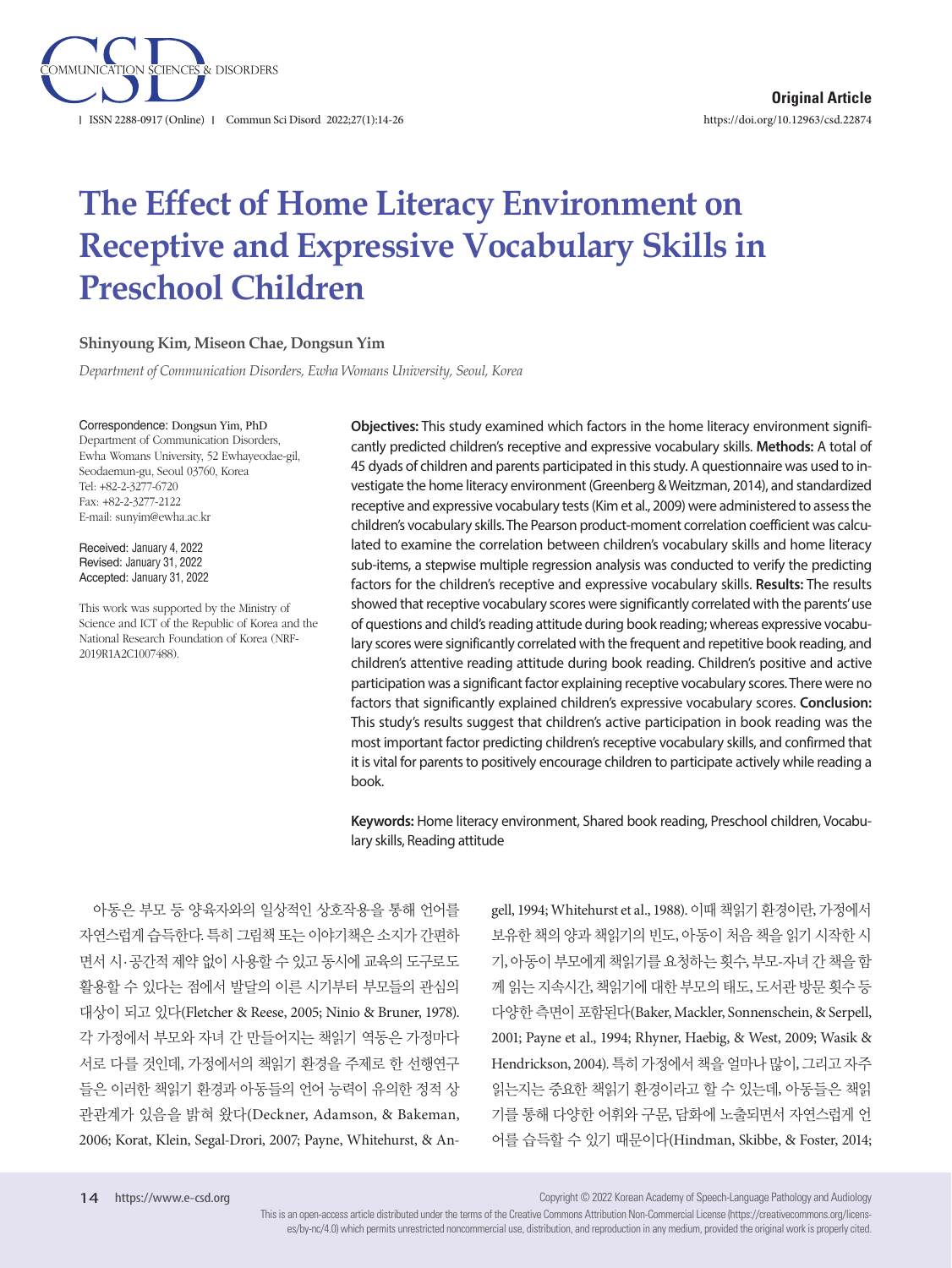

Moerk, 1985).

가정의 책읽기 환경과 아동들의 언어 능력 간의 관계를 검토한 선행연구들 가운데 Payne과 동료들(1994)은 가정의 책읽기 환경을 다양한 변수로 정의하여 측정하고, 아동의 언어와 가정의 책읽기 환경 간의 상관관계를 검토하였다. 연구결과, 아동들의 어휘 능력 과 강한 상관관계를 보였던 변인으로는 가정에서 자녀와 함께 책을 읽는 빈도, 자녀와 함께 책읽기를 시작한 연령, 가정에서 보유하고 있는 그림책의 수, 자녀가 책읽기를 요청하는 빈도, 도서관 방문 횟 수 등이 있었으며, 약한 상관관계 또는 상관관계를 보이지 않았던 변인으로는 자녀와의 책읽기 지속 시간, 자녀가 혼자 책을 읽는 빈 도, 양육자 스스로의 독서 시간, 양육자의 독서 선호도 등이 있었 다. 이를 통해 연구진은 부모와 자녀 간의 책읽기 환경에 있어 상호 작용적 동기와 환경이 아동의 언어발달에 중요한 요소임을 확인하 였다. 또한 Sénéchal, LeFevre, Hudso과 Lawson (1996)은 부모-자 녀 간 책읽기 빈도를 책의 제목과 주인공, 내용 등을 잘 알고 있는지 를 측정하는 동화책 지식의 정도로 정의하고, 이러한 동화책 지식 이 아동의 어휘력과 관련이 있는지 검토하였다. 연구결과, 아동들 의 지능과 부모의 독서 활동 및 교육력을 통제하였을 때 부모의 동 화책 지식이 자녀의 수용 어휘력을 유의하게 설명하는 요인인 것으 로 나타났으며, 또한 부모의 독서 활동 및 사회경제적 지위를 통제 했을 때 아동들의 동화책 지식은 그들의 수용 및 표현 어휘력을 유 의하게 설명하는 요인인 것으로 나타났다. 즉, 부모와 자녀가 얼마 나 많은 동화책에 대한 정보를 보유하고 있는지, 다시 말해 얼마나 많은 책을 읽었는지가 아동들의 어휘력을 유의하게 설명하는 요인 임을 밝힘으로써 가정에서의 책읽기 환경의 중요성을 설명하였다. 이 외에도 국내의 3세 미만 영아를 대상으로 한 연구에서도 가정의 읽기 및 쓰기 자료, 부모의 문해 모델링, 영아의 책읽기 활동이 아동 들의 수용 및 표현 어휘력과 유의한 정적 상관관계가 있음을 확인 하여, 영아기에 있어서도 가정의 책읽기 환경이 아동들의 어휘력 발달에중요한요인임을보고하였다(Park & Kim, 2010).

가정의 책읽기 환경은 아동들의 어휘력 외에도 다양한 언어 능 력에 영향을 미친다. 110명의 학령전기 아동들과 58명의 1학년 아 동들을 대상으로 한 선행연구에서는, 가정에서의 책읽기 노출 및 읽기교육빈도가수용어휘, 듣기이해, 음운인식과같은아동의구 어 능력, 그리고 인쇄물 개념, 자소 지식, 1음절 낱말 읽기, 창안적 쓰기(invented writing) 등과 같은 기초 문해 능력에 미치는 영향을 검토하였다(Sénéchal, Lefevre, Thomas, & Daley, 1998). 연구결과, 부모의 독서 경험과 아동의 연령 및 지능을 통제했을 때, 학령전기 아동들의 책읽기 노출은 아동의 구어 능력을 유의하게 예측하였으 며, 읽기 교육 빈도는 아동의 기초 문해 능력을 유의하게 예측하는

것으로 나타났다. 또한, 아동의 구어 및 기초 문해 능력은 1학년 말 단어 읽기를 설명하는 요인으로 나타나, 아동의 책읽기 환경은 아 동의 문해 능력에도 간접적인 영향을 준다는 점을 확인할 수 있다. 가정의 책읽기 환경을 조사한 국내의 선행연구들은 대부분 아동 들의 초기 문해 기술에 관심을 갖고 가정의 문해 환경과의 관계를 검토하였는데(Jeong & Choi, 2012; Kim & Kim, 2008; Kim & Park, 2013; Son & Kim, 2012), 이 연구들에서도 마찬가지로 가정의 문해 환경이 영유아기 아동들의 기초 문해 능력에 미치는 긍정적인 효 과를확인하였다.

한편 부모들은 자녀와 책을 읽을 때 아동을 책읽기 활동에 참여 하도록 유도함으로써 아동들의 어휘력을 증진시킬 수 있다(Hargrave & Sénéchal, 2000). 부모-자녀 간 책읽기 활동에서 성인과 아 동 간 상호작용의 방식이 아동의 어휘 학습 능력에 영향을 주는지 알아보기 위한 선행연구에서는, 책읽기 방식을 듣기 조건, 명명하 기 조건, 가리키기 조건으로 분류하여 그에 따른 아동들의 어휘 학 습 수행력 차이를 비교 검토하였다(Sénéchal, Thomas, & Monker, 1995). 연구에서 사용한 책읽기 방식 중 듣기(listening) 조건에서는 성인과의 책읽기 과정에서 아동이 단순히 수동적인 청취자로만 참 여하게 하였으며, 명명하기(labeling) 조건에서는 성인이 책을 읽어 주면서 아동에게 목표어휘를 구어로 명명하도록 하는 질문을 하도 록 하였다(예: '주인공은 무엇을 하고 있나요?', 목표어휘: 낚시하다). 마지막 가리키기(pointing) 조건에서 성인은 아동에게 목표어휘가 포함된문장을들려준뒤"(목표어휘)를가리켜주세요."와같이요 구하여, 아동이 자극 그림들 가운데 목표어휘에 대한 참조물을 손 가락으로 가리키게 하였다. 연구결과, 명명하기와 가리키기 조건에 서의 수용 및 표현 어휘 학습 수행력이 듣기 조건보다 유의하게 높 은 것으로 나타나, 책읽기 과정에서 아동의 구어 및 비구어적 참여 가 어휘 습득력과 유의한 상관관계가 있음을 밝혔다. 특히 이 연구 에서는 실험 직후 사후평가에서 명명하기 조건에서의 수행력이 가 리키기 조건보다 높은 것으로 나타나, 성인과의 책읽기 상호작용에 서 아동의 구어적인 참여가 중요함을 확인하였다. 이를 통해 연구 진은 책읽기 중 아동이 새로운 어휘를 직접 산출할 수 있도록 촉진 하는것이아동의어휘습득에효과적임을주장하였다.

이와 같이 성인과 아동 간 책읽기 활동에서 아동이 수동적이고 소극적인 청취자가 아닌, 책을 통해 성인과 적극적으로 상호작용하 면서 능동적인 참여자의 역할을 수행하는 책읽기를 상호작용적 책 읽기(interactive book reading), 대화식 책읽기(dialogic book reading), 함께 책읽기(joint book reading, shared book reading) 등으로 정의할 수 있다(Ard & Beverly, 2004; Blewitt & Langan, 2016; Hargrave & Sénéchal, 2000; Justice, Weber, Ezell, & Bakeman, 2002;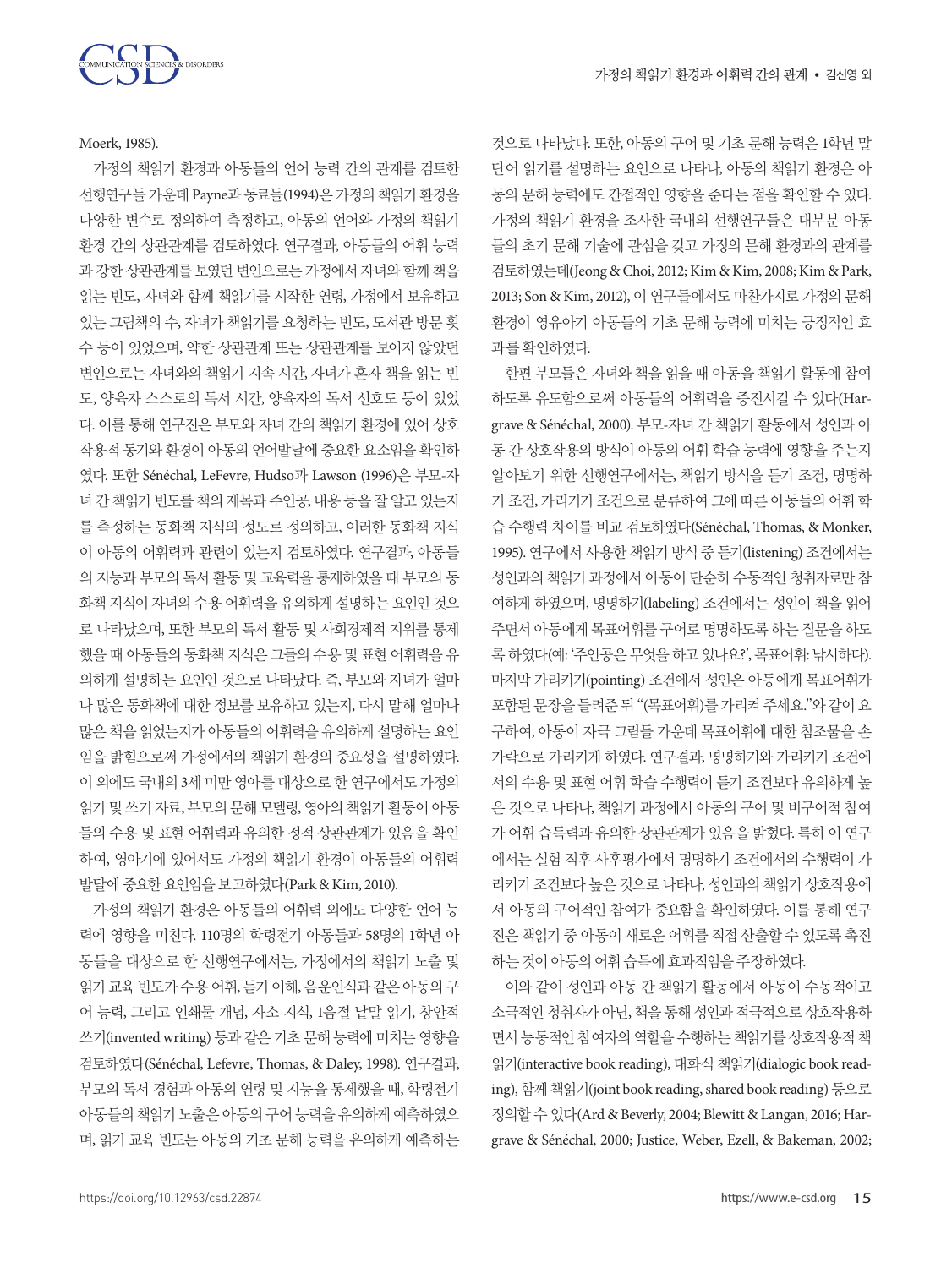

Kaderavek, Pentimonti, & Justice, 2014; Milburn, Girolametto, Weitzman, & Greenberg, 2014; Mol, Bus, & De Jong, 2009; Ninio, 1983; Rezzonico et al., 2015; Sénéchal & Cornell, 1993; Storkel, Komesidou, Fleming, & Romine, 2017; Taverne & Sheridan, 1995; Wasik & Bond, 2001; Whitehurst et al., 1994). 아동의 발달은 성인 과의사회적인상호작용을통해촉진될수있는데, Vygotsky (1978) 는 이를 근접발달영역(Zone of Proximal Development)으로 설명 하였다. 즉, 아동의 잠재력은 성인의 언어적 지원을 통해 사회 · 인지 적으로 발달할 수 있다는 것이다. 책읽기 활동에서도 마찬가지로 부모 등 성인은 아동의 발달 수준에 맞는 적절한 상호작용적 언어 지원을 통해 아동의 언어발달에 긍정적인 도움을 줄 수 있다 (Storkel et al., 2017; Whitehurst et al., 1988). 이 외에도 Whitehurst 과 동료들(1988)은 부모-자녀 간 책읽기 활동 중 부모가 아동의 반 응을 촉진할 수 있는 상호작용적 언어를 사용하도록 교육하고, 그 에 따른 아동의 표현 어휘 학습 수행력을 비교하였다. 이 연구에서 는 상호작용적 언어를 폐쇄형 질문 대신 개방형 질문 사용, 확장 및 수정, 확인과 같은 피드백 사용 등으로 정의하였다. 연구진은 통제 집단 부모에게는 상호작용적 언어에 대한 교육 없이 평소와 같은 방법으로 자녀에게 책을 읽어주도록 지시하였고, 실험집단 부모에 게는 자녀와의 책읽기 시 상호작용적 언어를 사용하도록 교육하였 다. 그 결과 상호작용적 언어를 사용한 집단의 아동들은 통제집단 의 아동들보다 더 많은 어휘와 구문을 습득한 것으로 나타났으며, 이를 근거로 연구진은 부모가 자녀에게 책을 읽어줄 때 상호작용적 언어를 사용하는 것이 자녀의 참여 기회를 제공함으로써 언어발달 을 촉진한다는 점에서 중요함을 주장하였다.

한편, 부모의 상호작용적 책읽기 태도뿐만 아니라 책읽기에 참여 하는 아동의 태도 또한 부모-자녀 간 책읽기 역동에 영향을 미치는 요인이 될 수 있다. Schneider와 Hecht (1995)는 4-6세의 발달지연 아동 28명과 그 부모를 대상으로 부모-자녀 간 책읽기 활동을 분석 하였으며, 그 결과 자녀의 책읽기 참여 수준 및 반응성 정도와 부모 의 책읽기 행동 간 유의한 상관관계가 있는 것으로 나타났다. 참여 수준이 높은 아동의 경우 부모는 지시보다는 질문 등의 상호작용 을 통해 아동의 반응을 유도하는 비율이 높았으며, 이는 부모가 자 녀 스스로 이야기 정보를 말할 수 있도록 독려하며 상호작용을 유 지하였음을 의미한다. 반면, 참여 수준이 낮은 아동의 부모는 자녀 에게 대답을 유도하는 상호작용보다는 부모가 이야기에 대한 정보 를 제공해주는 경향을 보였다. 이러한 특징은 자녀의 발화량에서 도 관찰되었는데, 책읽기 활동에서 아동의 발화량 및 참여 수준은 부모의 지시적 상호작용과는 부적 상관관계를 보인 반면, 아동의 반 응을요하는부모의상호작용시도와는정적인상관관계를보였다.

책읽기에 아동의 참여를 유도하는 전략으로는 다양한 방법이 있 을 수 있는데, PEER와 CROWD 전략이 대표적이다(Zevenbergen & Whitehurst, 2003). PEER 전략은 성인이 아동에게 책의 주요 요 소를 말할 수 있도록 유도하고(Prompt), 이에 대한 아동의 반응을 평가하고(Evaluation) 정보를 덧붙여 아동의 발화를 확장해주며 (Expansion), 아동이 확장된 말을 사용하도록 재촉진 하는 과정 (Repeat)을 통해 아동의 참여를 유도한다. CROWD 전략은 책읽기 활동에 아동을 참여시키기 위해 아동에게 문장을 완성하게 하거 나(Completion), 내용을 회상하게 하기(Recall), 이야기의 뒷부분 을 연상하게 하기(Open-ended), 다양한 의문사 질문에 답하게 하 기(Wh-question), 경험과 연결시키기(Distancing) 등의 방법을 제 시한다. 이러한 상호작용적 전략은 다양한 연구들에서 채택되었으 며, PEER와 CROWD를 적용한 책읽기 상호작용이 아동의 언어 능 력에 긍정적인 영향을 가져왔음을 밝힌 많은 선행연구들을 통해 책읽기에 아동을 참여시키는 것의 중요성을 확인할 수 있다(Blom-Hoffman, O'Neil-Pirozzi, & Cutting, 2006; Elmonayer, 2013; Fung, Chow, & McBride-Chang, 2005; LaCour, McDonald, Tissington, & Thomason, 2013; Pillinger & Wood, 2014; Simsek & Erdogan, 2015; Trussell, Hasko, Kane, Amari, & Brusehaber, 2018; Yim et al., 2018).

이와 같이 가정에서의 부모-자녀 간 책읽기 상호작용이 부모와 자녀 상호 간에 영향을 미친다면, 부모의 책읽기 능숙도를 조절했 을 때 아동들의 책읽기에 참여하는 태도와 그에 따른 책읽기 활동 의 결과에 변화를 가져올 것임을 예측할 수 있다. Newman (1996) 은 일반적으로 가정의 문해 환경이 빈약할 것으로 생각되는 저소 득층 41쌍의 부모에게 책읽기 시 자녀와 상호작용할 수 있는 방법 을 교육하고 그 효과를 검토하였다. 이때 부모-자녀 간 책읽기 상황 에서 부모가 자녀에게 제공하는 비계(scaffolding)의 수준에 따른 차이를 비교하기 위해, 부모의 친숙함 정도에 따라 그림책을 '예측 가능한 이야기', '단편적으로 예측 가능한 이야기', '담화'의 세 가지 유형으로 분류하여 제공하였다. 연구결과 텍스트의 이러한 세 가 지 유형에 따라 부모가 자녀와 시도하는 책읽기 상호작용 패턴이 서로 다른 것으로 나타났는데, Newman은 이를 각각의 유형에서 아동에게 요구되는 인지적 부담이 서로 다르기 때문인 것으로 해 석하였다. 한편 부모의 읽기 숙련도가 높은 집단과 낮은 집단을 나 누어서 비교했을 때, 읽기 숙련도가 높은 집단은 자녀와의 책읽기 상호작용에서 책의 내용을 일상 경험과 연결시키기, 이야기의 주제 와 세부적인 내용들을 회상할 수 있는 질문 등 그림책의 의미에 초 점을 둔 대화 맥락의 상호작용을 더 많이 하는 반면, 읽기 숙련도가 낮은 집단은 그림책의 글자나 그림에 주의를 집중시키거나 텍스트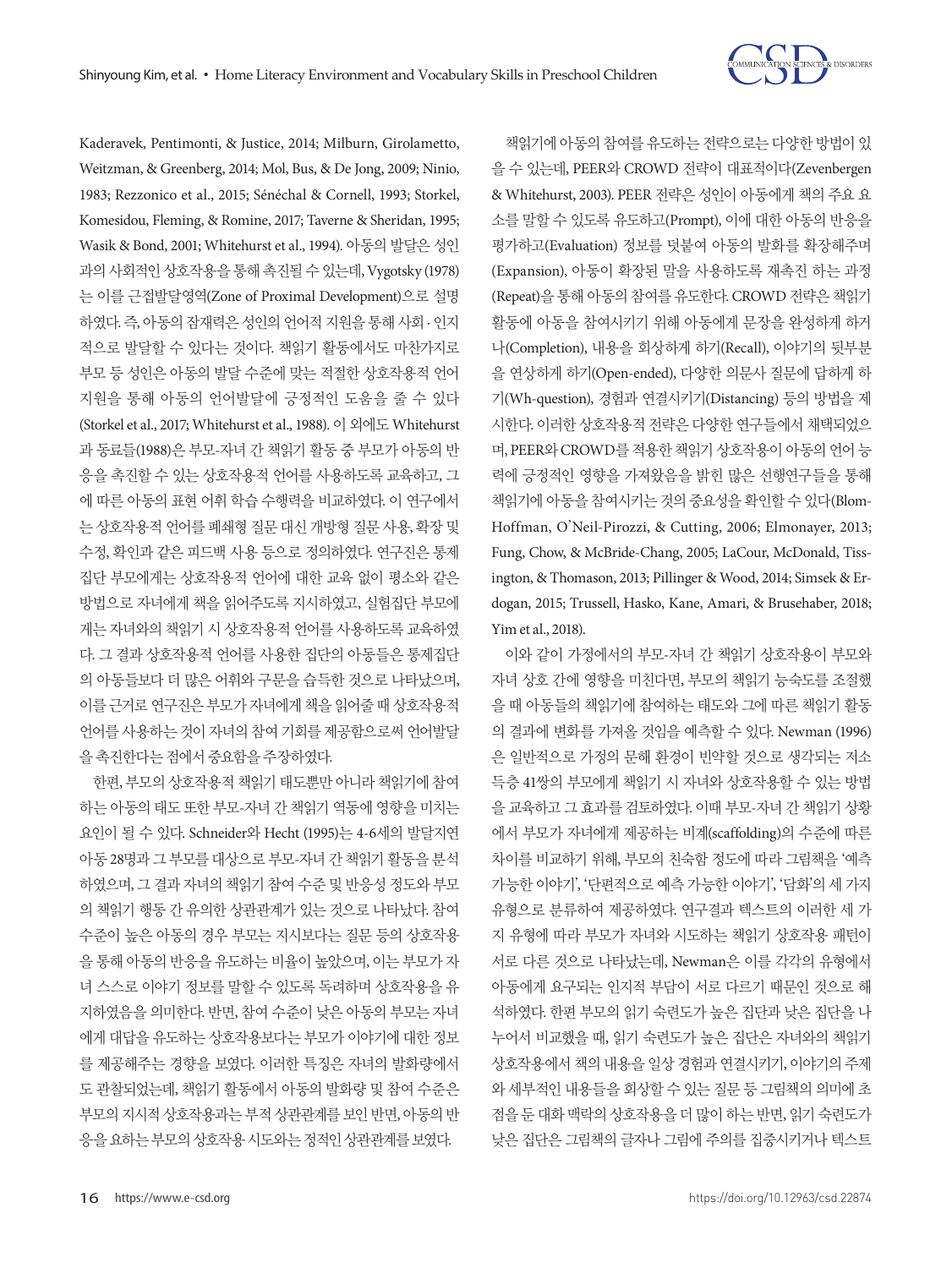TON SCIENCES & DISORDERS

의 운율을 활용하여 그대로 읽기, 또는 상대방의 발화를 모방하는 등 책 자체에 집중한 상호작용 전략을 더 많이 사용하는 것으로 나 타났다. 이러한 부모-자녀 간 상호작용의 빈도는 부모의 읽기 숙련 도와 텍스트 유형에 따라 다르게 나타났는데, 읽기 숙련도가 낮은 집단은 예측 가능한 이야기에서 그 빈도가 가장 높았으며, 읽기 숙 련도가 높은 집단은 담화에서 그 빈도가 가장 높았다. 즉, 부모의 읽기 숙련도에 따라 부모가 자녀를 책읽기에 참여시키는 데에 활용 한 비계의 종류가 달랐으며, 여기에는 그림책의 유형이 영향을 미 치는 것으로 나타났다. 이 연구에서는 두 집단의 아동들 모두 사후 평가에서 어휘력 및 인쇄물 지식이 향상되었으며, 특히 부모의 읽 기 숙련도가 낮은 집단의 수행력이 더 높은 상승률을 보였음을 밝 힘으로써부모-자녀간책읽기상호작용의중요성을강조하였다.

가정의 책읽기 환경을 검토한 국내 연구를 살펴보면, 주로 가정 의 문해 환경과 아동들의 인쇄물 인식, 음운인식 등의 초기 읽기 기 술 간의 관계를 검토하여 가정의 책읽기 환경이 아동들의 직접적인 읽기 기술에 미치는 영향을 분석하는 연구가 대부분이다(Jeong & Choi, 2012; Kim & Kim, 2008; Kim & Park, 2013; Son & Kim, 2012). 이 외에 가정의 문해 환경이 부모의 문해 신념 및 양육 효능 감과 함께 부모와 자녀 간 그림책 읽기 상호작용에 미치는 영향을 검토하거나(Choi, 2012), 가정의문해환경및아동모의상호반응적 교수 행동이 영아의 어휘력에 미치는 영향을 분석한 연구(Park & Kim, 2010) 등 가정에서의 책읽기 환경과 함께 부모 개인이 갖고 있 는 변인을 고려한 연구도 찾아볼 수 있다. 그런데 영아를 대상으로 한 연구들에서는 발달상의 특징으로 인하여 아동들의 언어 능력 을 측정할 때 부모 보고 형식의 도구를 사용하거나(Lim & Kim, 2013; Park & Kim, 2010), 표준화 검사 도구를 사용하면서 부모의 보고를 참고하여 측정할 수밖에 없다(Kim & Jeong, 2012). 이 외에 다양한 실험 과제들로 아동들의 초기 읽기 기술, 이야기 이해력 등 을 검토한 연구들이 있지만(Jeong & Choi, 2012; Kim & Kim, 2008; Kim & Kim, 2010; Kim & Park, 2013; Son & Kim, 2012), 아 동과의 일대일 검사 형식의 표준화된 언어 검사를 통해 각 아동들 의 현재 언어 능력을 측정하고 가정의 책읽기 환경과의 관계를 검토 한 연구는 찾아보기 어렵다. 또한 성인과의 책읽기에 참여하는 아 동들의 태도 또한 중요한 책읽기 환경 요인임에도 불구하고, 이를 독립적인요인으로정의하여분석한연구는찾아볼수없다.

본 연구에서는 책읽기 활동이 특히 아동들의 어휘 능력에 미치 는 긍정적인 효과를 검증한 많은 선행연구들을 근거로(Barnes, Dickinson, & Grifenhagen, 2017; Goldstein et al., 2016; Ninio, 1983; Toub et al., 2018), 아동들의 수용 및 표현 어휘 능력을 표준화 된 검사 도구를 사용하여 객관적으로 측정하고, 연구대상 아동들

의 어휘력과 가정의 책읽기 환경의 관계를 구체적으로 검토하고자 하였다. 이를 위하여 본 연구에서는 가정의 책읽기 환경을 6가지 하 위 범주로 세분화하여 조사하였으며, 연구대상 아동들의 어휘력과 가정의 책읽기 환경 하위 범주들 간의 상관관계를 분석하였다. 이 를 기반으로 연구대상 아동들의 어휘력을 유의하게 예측하는 가정 의 책읽기 환경이 무엇인지 밝히고자 하였다. 이러한 분석을 통해 본 연구는 아동들의 어휘력 향상에 도움을 줄 수 있는 가정의 책읽 기 환경을 모색하는 것을 목적으로 하였다. 이를 위한 구체적인 연 구문제는 다음과 같다.

연구문제 1: 아동들의 수용 및 표현 어휘력과 가정의 책읽기 환 경(책읽기 빈도 및 반복적 책읽기 여부, 부모의 질문 사용 및 상호작 용적 책읽기 여부, 어휘 학습을 돕는 활동을 하는지 여부, 인쇄물 인식 활동 여부, 음운인식 활동 여부, 아동의 책읽기 참여도) 간 유 의한상관관계가있는가?

연구문제 2: 아동들의 수용 및 표현 어휘력을 유의하게 예측하 는 가정의 책읽기 환경은 책읽기 빈도 및 반복적 책읽기 여부, 부모 의 질문 사용 및 상호작용적 책읽기 여부, 어휘 학습을 돕는 활동 을 하는지 여부, 인쇄물 인식 활동 여부, 음운인식 활동 여부, 아동 의책읽기참여도중무엇인가?

# 연구방법

#### 연구대상

본 연구는 서울 및 경기 지역에 거주하는 만 4-6세(M=62.64개 월, SD=8.456) 아동 45명(남아 25명, 여아 20명)을 대상으로 하였 다. 연구에 참여한 모든 아동들은 (1) 한국 카우프만 아동용 지능 검사(Korean Kaufman Assessment Battery for Children, K-ABC; Moon & Byun, 2003) 결과 비구어 동작성 지능지수가 85 (-1 SD) 이 상이고, (2) 부모 및 교사에 의해 신체 및 정서, 감각, 행동발달에 문 제가 없으며 신경학적 결함이 없는 것으로 보고된 아동들로 선별 하였다. 연구 대상 아동들의 연령 집단별 정보는 Table 1에 제시하 였다.

## 연구도구

#### 책읽기 환경 설문지

본 연구에서는 부모-자녀 간 책읽기 환경을 조사하기 위하여 캐 나다 Hanen center에서 개발한 부모 대상 설문지를 번안하여 사용 하였다(Greenberg & Weitzman, 2014). 본 설문지는 부모-자녀 간 책읽기 시 부모의 태도를 묻는 5개의 하위 범주(A-E) 15문항과, 아 동의 태도를 묻는 1개의 하위 범주(F) 5문항으로 구성되었다. 구체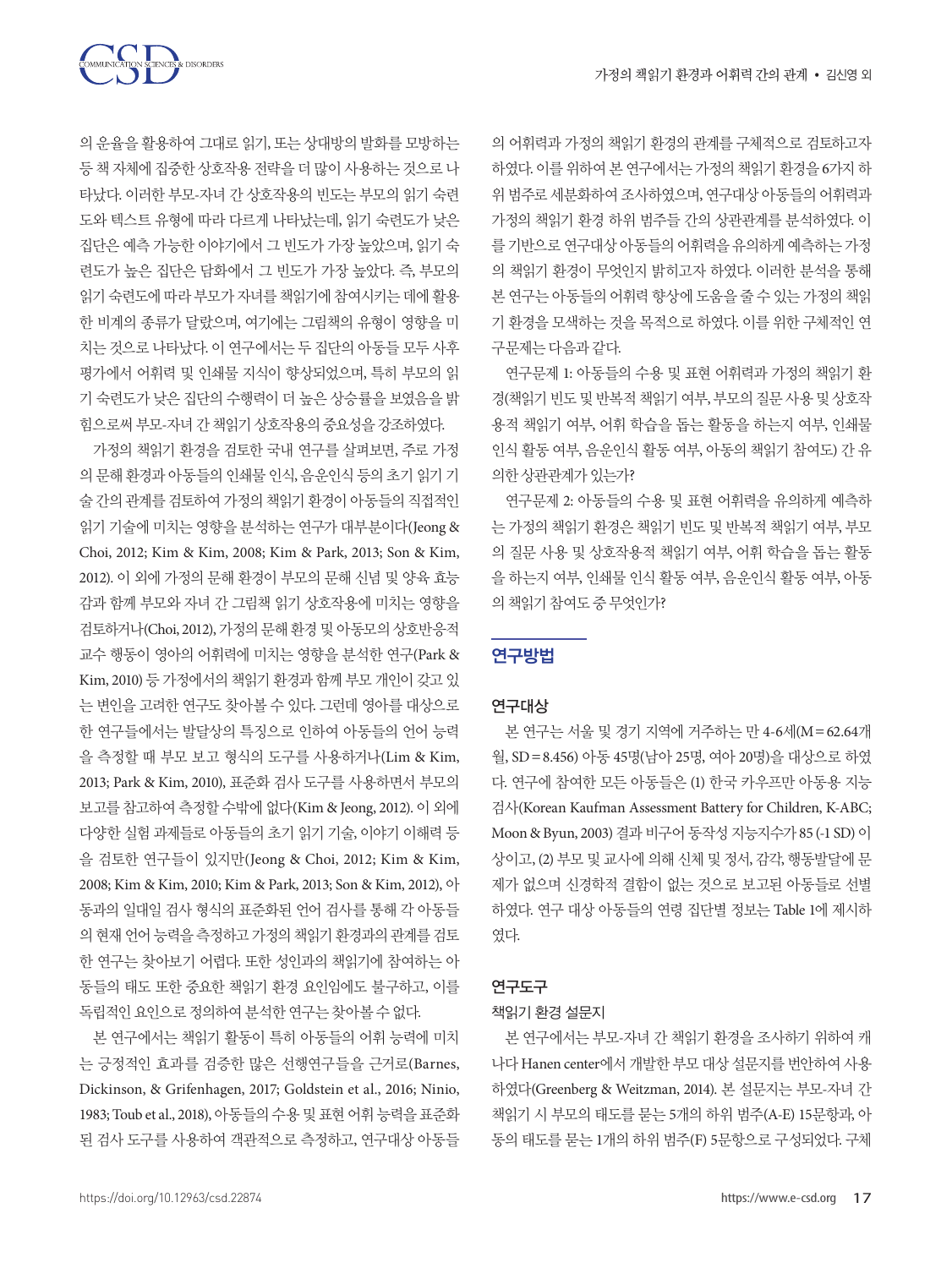

| Table 1. Participants' characteristics |  |
|----------------------------------------|--|
|----------------------------------------|--|

| Age in years     | KABC <sup>a</sup> | RFVT-R <sup>b</sup> | RFVT-F <sup>c</sup> | $B$ onk $Ad$  | $B$ nnk $Be$  | Book C <sup>t</sup> | Book $Dg$     | Book $Eh$     | Book F        |
|------------------|-------------------|---------------------|---------------------|---------------|---------------|---------------------|---------------|---------------|---------------|
| $4(N=20)$        | 103.85 (11.70)    | 42.2 (15.49)        | 55.05 (13.45)       | 40.00 (28.56) | 64.50 (27.81) | 59.17 (24.47)       | 48.33 (37.03) | 56.25 (40.45) | 69.00 (28.82) |
| $5(N=18)$        | 104.11 (12.97)    | 52.11 (11.67)       | 52.67 (17.28)       | 50.00 (32.08) | 72.78 (23.96) | 56.48 (16.90)       | 38.89 (36.16) | 56.94 (34.09) | 72.78 (25.39) |
| $6(N=7)$         | 108.86 (15.29)    | 66.29 (17.24)       | 67.14 (17.23)       | 33.34 (37.64) | 78.57 (26.10) | 90.48 (13.11)       | 54.76 (41.63) | 57.14 (53.45) | 91.43 (14.64) |
| Total $(N = 45)$ | 104.73 (12.62)    | 49.91 (16.38)       | 55.98 (16.08)       | 43.18(31.14)  | 70.00 (26.02) | 62.96 (25.56)       | 45.56 (37.00) | 56.67 (39.31) | 74.00 (24.16) |

Values are presented as mean (SD).

°KABC=Korean version of Kaufman Assessment Battery for Children (Moon & Byun, 2003), °REVT-R=Receptive Vocabulary Test (Kim et al., 2009), °REVT-E=Expressive Vocabulary Test (Kim et al., 2009), <sup>a</sup>Book A=reading frequency and repetitive book reading, °Book B=asking questions to child and interactive book reading with child, <sup>†</sup>Book C=activities that promote child's vocabulary learning, <sup>g</sup>Book D=activities that promote child's print awareness, <sup>h</sup>Book E=activities that promote child's phonological awareness, i Book F= degree of active participation of child in reading.

적으로, 범주 A는 책읽기 횟수와 책을 반복적으로 읽는지 여부를 확인하는 2개 문항, 범주 B는 책읽기 시 부모의 질문 사용 여부 및 상호작용적 책읽기 여부를 묻는 5개 문항, 범주 C는 책읽기 시 어휘 학습을 돕기 위한 활동 여부를 묻는 3개 문항, 범주 D는 인쇄물 인 식(print awareness)과관련된활동여부를묻는 3개문항, 범주 E는 음운인식(phonological awareness)과 관련된 활동 여부를 묻는 2 개 문항, 마지막 범주 F는 부모와의 책읽기 활동에 아동의 참여도 를 묻는 5개 문항으로 구성되었다. 본 연구도구는 Appdendix 1에 수록하였다. 총 6개 하위 범주의 20문항으로 구성된 본 설문지는 모든 문항을 3점 척도로 제작하였으며, 1번 문항을 제외하고 모든 문항에 대해 '아니요'(1점), '가끔'(2점), '네'(3점)로 채점하여 총점을 계산하였다. 자녀와 얼마나 자주 책을 읽는지에 대해 묻는 1번 문항 은 '일주일에 한 번 이상'(1점), '일주일에 3-4번'(2점), '5번 이상'(3 점)으로 채점하였다. 분석을 위해 각 하위 범주별 획득한 점수를 총 점으로나눈후백분율을산출하여종속변수로사용하였다.

#### 수용 및 표현 어휘력 검사

연구대상 아동들의 어휘력을 측정하기 위하여 2세 6개월부터 만 16세 이상 성인까지의 수용·표현 어휘력을 측정할 수 있는 표준화 검사인 수용 · 표현 어휘력 검사(Receptive and Expressive Vocabulary Test, REVT; Kim, Hong, Kim, Jang, & Lee, 2009)를 실시하였 다. 검사를 실시하기 전 검사자는 아동에게 검사의 진행 방법을 간 단히 소개하였고, 연습 문항을 통해 아동이 검사를 충분히 숙지하 여 반응하는 것을 확인한 뒤에 본 문항을 실시하였다. 표현 어휘력 검사는 검사자가 아동에게 그림을 보여주면서 해당 그림의 어휘를 명명하도록 하는 질문을 하면 아동이 목표 어휘를 구어로 답하는 방식으로 진행되었다. 수용 어휘력 검사는 검사자가 아동에게 목표 어휘를 들려주면 4개의 보기 그림 중 일치하는 것을 손가락으로 가 리켜 답하는 방식으로 진행되었다. 지침서에 따라 표현 어휘력과 수용 어휘력 검사 모두 아동이 연속한 8개 문항을 정반응하는 경 우 가장 낮은 단계의 문항을 기초선으로 설정하였으며, 연속되는 8 개 문항 중 6개 문항에 오반응하면 최고한계선으로 정하고 검사를 중지하였다. 원점수는 지침서에 따라 최고한계선 문항번호에서 틀 린 문항수를 차감하여 산출하였다. 분석에는 원점수를 종속변수 로사용하였다.

#### 자료분석 및 결과처리

연구 대상 아동들의 수용 어휘 및 표현 어휘 능력을 설명하는 책 읽기 환경 변수를 찾기 위해 연령을 통제한 후 단계적 중다회귀분 석(stepwise multiple regression)을 실시하였다. 모든 통계 분석은 SPSS ver. 25 (SPSS Inc, Chicago, IL, USA)를사용하였다.

#### 연구결과

#### 수용 및 표현 어휘력과 책읽기 환경과의 상관관계

먼저, 연구대상 아동들의 수용 및 표현 어휘력과 책읽기 환경 하 위 범주 간 상관관계를 검토하기 위하여 피어슨 적률 상관계수 (Pearson product-moment correlation coefficients)를 산출하고, 연령을 통제변인으로 설정한 후 편상관관계 계수(Pearson's partial correlation coefficients)를 산출하였다. 상관분석 및 편상관분석의 결과는 Table 2에 제시하였다. 분석 결과, 연구대상 아동들의 연령 을 통제하였을 때, 아동들의 수용 어휘력은 책읽기 시 부모의 질문 사용 여부 및 상호작용적 책읽기를 하는지 여부를 묻는 영역 B (*r*=.325, *p*=.047), 그리고 아동의 참여도에 관련된 문항들로 구성 된 영역 F (*r*=.614, *p*<.001)와 유의한 상관관계를 보였다. 표현 어 휘력은 가정에서의 책읽기 횟수와 반복적 책읽기의 정도에 관련된 영역 A (*r*=.350, *p*=.031), 그리고 수용 어휘력과 마찬가지로 아동 의 참여도를 묻는 영역 F (*r*=.529, *p*=.001)와 유의한 상관관계가 나타났다.

책읽기 환경 하위 범주 간 관계를 검토했을 때에는, 책읽기 시 부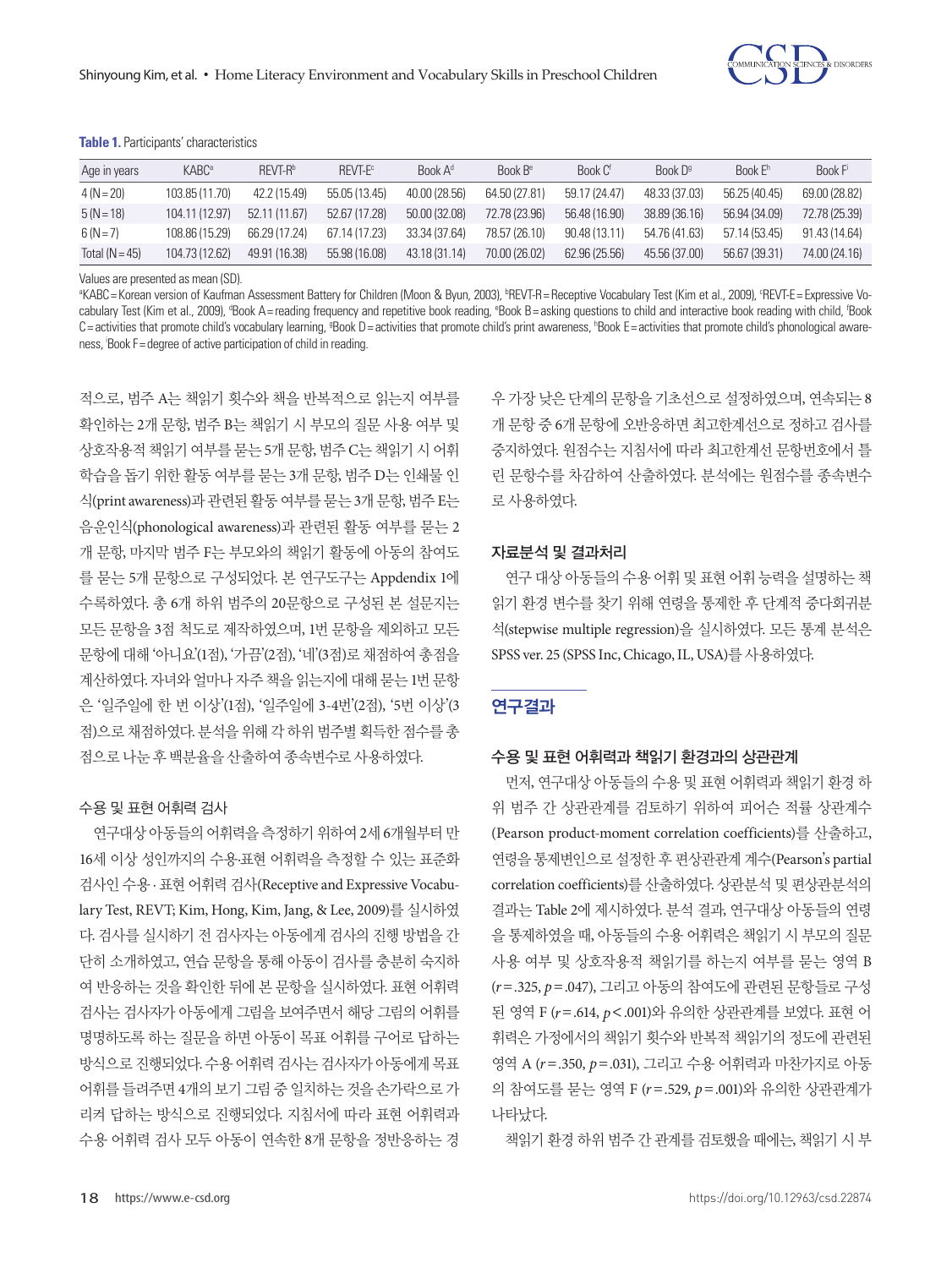

| Variable            | Age       | REVT-R <sup>a</sup>      | REVT-E <sup>b</sup> | Book A <sup>c</sup>      | Book B <sup>d</sup> | Book C <sup>e</sup> | Book D <sup>f</sup>      | Book E <sup>9</sup>      | Book F <sup>th</sup> |
|---------------------|-----------|--------------------------|---------------------|--------------------------|---------------------|---------------------|--------------------------|--------------------------|----------------------|
| Age                 | $\sim$    |                          |                     |                          |                     |                     |                          |                          |                      |
| REVT-R <sup>a</sup> | $.570***$ | $\overline{\phantom{a}}$ |                     |                          |                     |                     |                          |                          |                      |
| REVT-E <sup>b</sup> | .224      | .647                     | ٠                   |                          |                     |                     |                          |                          |                      |
| Book A <sup>c</sup> | $-124$    | .274                     | $.350*$             | $\overline{\phantom{a}}$ |                     |                     |                          |                          |                      |
| Book B <sup>d</sup> | .251      | $.325*$                  | .196                | $-.077$                  | ٠                   |                     |                          |                          |                      |
| Book C <sup>e</sup> | $.343*$   | .164                     | .24                 | .034                     | $.532*$             | $\sim$              |                          |                          |                      |
| Book D <sup>f</sup> | .078      | .125                     | $-0.029$            | $-0.032$                 | $.380*$             | $.540***$           | $\overline{\phantom{a}}$ |                          |                      |
| Book E <sup>g</sup> | .004      | .107                     | .101                | .068                     | $.514*$             | .316                | $.333*$                  | $\overline{\phantom{a}}$ |                      |
| Book F <sup>h</sup> | .233      | $.614***$                | $.529*$             | .282                     | $.549**$            | $.351*$             | $.344*$                  | .309                     |                      |

**Table 2.** Correlations with age and partial correlations (age removed) among receptive and expressive vocabulary skills and home literacy environment subcategories

The first column displays bivariate correlations between chronological age (months) and each variable. Remaining rows and columns display partial correlation among each variable.

<sup>a</sup>REVT-R=Receptive Vocabulary Test (Kim et al., 2009), <sup>b</sup>REVT-E=Expressive Vocabulary Test (Kim et al., 2009); °Book A=reading frequency and repetitive book reading, °Book B=asking questions to child and interactive book reading with child, °Book C=activities that promote child's vocabulary learning, 'Book D=activities that promote child's print awareness, <sup>9</sup>Book E=activities that promote child's phonological awareness, <sup>h</sup>Book F=degree of active participation of child in reading. \**p* < .05, \*\**p* < .001.

**Table 3.** Stepwise multiple regression results for Receptive vocabulary skills

| Model  | Variable            | Unstandardized $\beta$ | SE   | Standardized $\beta$ |          |         |        | $R^2$ (adjusted $R^2$ ) |
|--------|---------------------|------------------------|------|----------------------|----------|---------|--------|-------------------------|
| Step 1 | Age (months)        | . 102                  | .249 | .564                 | 4.425    | < .001  | 19.578 | .318(.302)              |
| Step 2 | Age (months)        | .917                   | .222 | .469                 | 4.121    | < 0.001 | 20.103 | .495(.470)              |
|        | Book F <sup>a</sup> | .293                   | .077 | .432                 | $3.793*$ |         |        |                         |

<sup>a</sup>Book F = Degree of active participation of child in reading.

모의 질문 사용 여부 및 상호작용적 책읽기를 하는지 여부를 묻는 영역 B는 책읽기 시 부모가 어휘 학습을 돕는 활동을 하는지 여부 를 묻는 영역 C (*r*=.532, *p*=.001), 인쇄물 인식과 관련된 활동을 하 는지 묻는 영역 D (*r*=.380, *p*=.019), 음운인식 활동과 관련된 활동 을 하는지 묻는 영역 E (*r*=.514, *p*=.001), 그리고 아동의 책읽기 참 여도에관련된문항들로구성된영역 F (*r*=.549, *p*<.001)와유의한 정적 상관관계가 나타났다. 부모가 아동과 책을 읽을 때 어휘 학습 을 돕는 활동을 하는지 여부를 묻는 영역 C는 인쇄물 인식과 관련 된 활동을 하는지 묻는 영역 D (*r*=.540, *p*<.001) 및 아동의 책읽기 참여도와 관련된 영역 F (*r*=.351, *p*=.031)와 유의한 정적 상관관계 가 나타났다. 마지막으로 부모-자녀 간 책읽기 활동에서 부모가 인 쇄물 인식과 관련된 활동을 하는지 묻는 영역 D는 음운인식과 관 련된 활동을 하는지 묻는 영역 E (*r*=.333, *p*=.041), 그리고 아동의 책읽기 참여도와 관련된 영역 F (*r*=.344, *p*=.035)와 유의한 정적 상관관계가나타났다.

#### 수용 어휘력을 설명하는 책읽기 환경 요인

연구대상 아동들의 수용 어휘력을 설명하는 책읽기 환경 요인이 무엇인지 검토하기 위하여 연령을 공변인으로 통제하고 6개 책읽기 환경 하위 범주를 설명변수로 하여 단계적 중다회귀분석을 실시하

였다. 회귀분석을 실시하기에 앞서 다중공선성 진단 결과 분산팽창 요인(variance inflation factor, VIF)은 1.000-1.051로 나타나 다중 공선성에 문제가 없음을 확인하였으며, 잔차분석 결과 Durbin-Watson 값이 2.258로 잔차의 독립성 요건에 위배되지 않음을 확인 하였다.

회귀분석의 결과는 Table 3에 제시하였다. 회귀분석 결과, 연령의 설명력을 통제한 후 연구 대상 아동들의 수용 어휘력의 분산은 아 동들의 책읽기 참여 적극성과 관련된 요인이 추가적으로 약 17.7% 의 설명력을 갖는 것으로 나타났다(△*R*<sup>2</sup> =.177, △*F*(1,41) =14.387, *p*<.001).

#### 표현 어휘력을 설명하는 책읽기 환경 요인

연구대상 아동들의 표현 어휘력을 설명하는 책읽기 환경 요인이 무엇인지 검토하기 위하여 연령을 공변인으로 통제하고 6개 책읽기 환경 하위 범주를 설명변수로 하여 단계적 중다회귀분석을 실시하 였다. 회귀분석 결과, 연령의 설명력을 통제했을 때 연구 대상 아동 들의 표현 어휘력을 추가적으로 유의하게 설명하는 책읽기 환경 요 인은없었다(*p*>.05).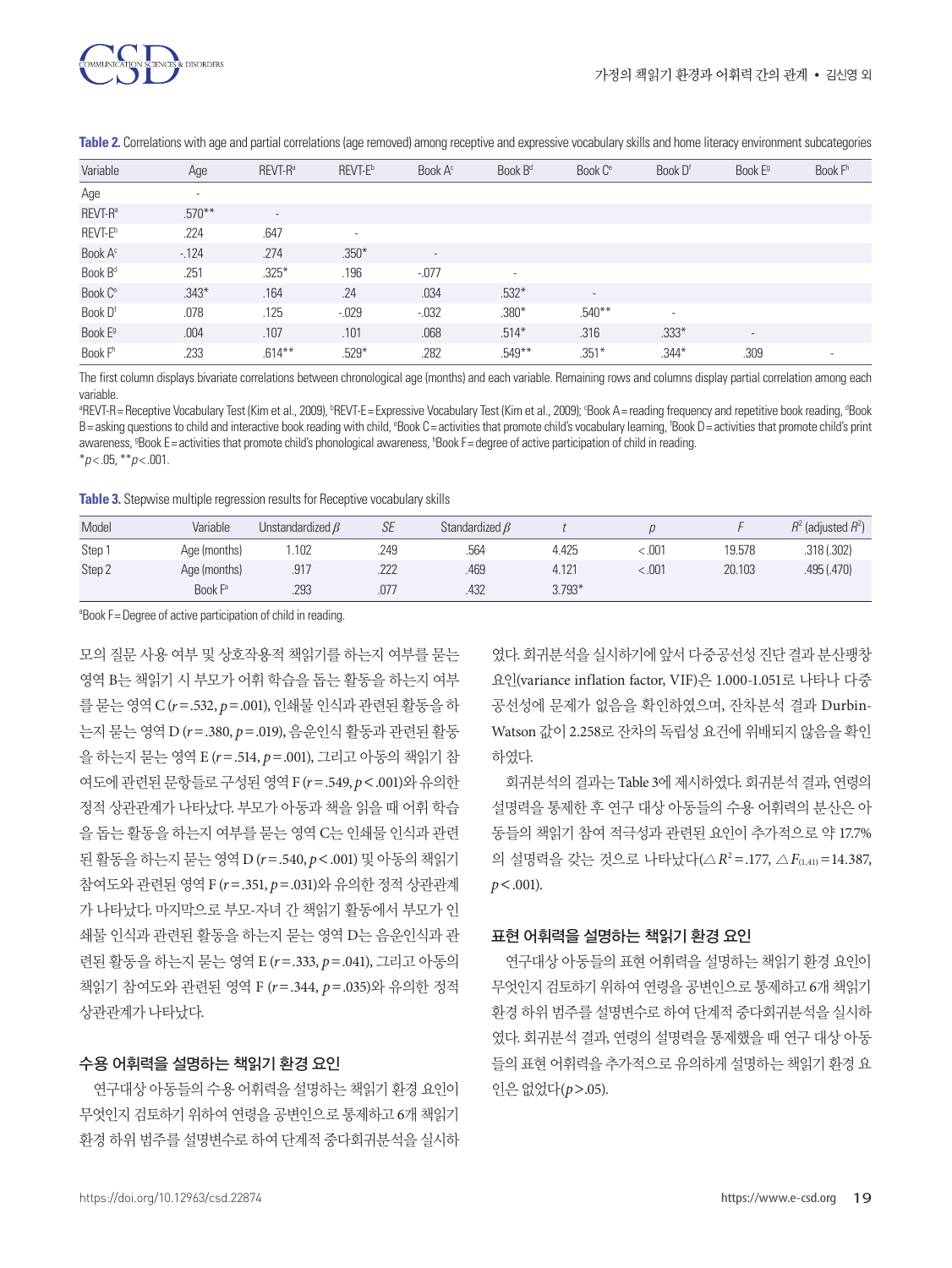

# 논의 및 결론

본 연구는 가정에서 부모와 자녀 간 책읽기 환경을 조사하고, 다 양한 책읽기 환경 변수와 아동들의 수용 및 표현 어휘력과의 관계 를 검토하고자 하였다. 가정에서의 책읽기 환경은 부모를 대상으로 설문지를 통해 조사하였으며, 책읽기 환경을 6개의 하위 범주로 분 류하여 각각의 하위 범주 가운데 아동들의 수용 및 표현 어휘력과 관계 있는 요인이 무엇인지 분석하였다.

연구결과, 아동들의 수용 어휘력은 책읽기 환경의 하위 범주 가 운데 책읽기 활동을 하면서 부모가 질문 등 상호작용을 하는지 여 부를 묻는 영역, 그리고 아동의 참여 적극도를 묻는 영역과 유의한 정적 상관관계가 있는 것으로 나타났으며, 표현 어휘력은 부모-자 녀 간 책읽기 빈도와 반복적 책읽기 여부를 묻는 영역, 그리고 아동 의 참여 적극도를 묻는 영역과 정적인 상관관계가 있는 것으로 나 타났다. 먼저, 책읽기 활동에 적극적으로 참여하는 아동일수록 수 용 어휘력과 표현 어휘력 점수가 높은 것으로 나타났는데, 이는 이 야기책을 통한 어휘력 확장의 효과를 확인할 수 있는 결과이다. 즉, 부모가 책을 읽어줄 때 끝까지 이야기를 듣고, 삽화를 가리키거나 관련된 질문을 하는 등 능동적으로 참여하며, 부모가 질문을 하면 답을 하는 등 부모와의 책읽기에 적극적으로 참여하는 아동들이 책읽기를 통해 수용 및 표현 어휘력 확장에 도움을 받은 것으로 해 석할 수 있다. 이러한 연구결과는, 부모와 자녀 간 책읽기 활동에서 부모가 유도할 수 있는 아동의 반응을 '듣기', '명명하기', '가리키기' 로 통제하고 어휘 학습 효과를 검토한 선행연구와도 일치하는 결과 로서(Sénéchal et al., 1995), 아동이 성인과의 책읽기 상호작용 시 듣 기만 하는 수동적인 참여자가 아닌 적극적 참여자일 때 책에서 제 시된 목표어휘를 보다 효과적으로 학습할 수 있으며, 결과적으로 어휘지식도풍부해질수있음을시사한다.

아동의 책읽기 참여 적극도 외에 수용 어휘력 및 표현 어휘력과 유의한 상관관계가 있는 것으로 나타난 책읽기 환경 하위 범주는 서로 달랐는데, 연구대상 아동들의 수용 어휘력 점수는 부모가 자 녀와의 책읽기 시 다양한 상호작용을 시도할수록, 표현 어휘력 점 수는 책을 자주 그리고 반복적으로 읽을수록 더 높은 것으로 나타 났다. 이러한 연구결과는 부모가 자녀에게 책을 읽어줄 때 책의 내 용을 다시 되짚어 보면서 회상하거나 또는 아동의 관심사나 일상 과 관련시켜서 대화를 나누는 등의 활동이, 이야기책의 내용을 이 해시키는 것뿐만 아니라 아동들의 수용 어휘력 확장에도 긍정적 영향을 미칠 수 있음을 시사한다. 한편, 표현 어휘력 점수는 일상에 서 이야기책에 자주 노출된 아동들이 더 높은 것으로 나타난 본 연 구의 결과를 통해, 표현 어휘력 확장에 있어서는 특히 반복적인 노 출이 중요함을 확인할 수 있다. 그런데 본 연구에서 사용된 질문지 에서는 아동들이 일상에서 책에 노출된 정도를 '얼마나 자주 자녀 와 책을 읽는지', 그리고 '같은 책을 여러 날에 걸쳐서 반복적으로 읽어주는지'의 문항을 통해서 측정하였다. 다시 말해, 본 연구에서 사용한 질문지는 부모의 역할을 전제로 한 책읽기를 조사하였으 며, 아동이 혼자 이야기책을 읽는 경우는 고려하지 않았다. 가정의 책읽기 환경과 아동들의 언어 능력 간 관계를 조사한 선행연구에 서는 자녀가 책읽기를 요청하는 빈도와 언어 능력 간에는 강한 정 적 상관관계가 나타난 반면, 자녀가 혼자 책을 읽는 빈도는 언어 능 력과의 상관관계가 유의하지 않은 것으로 보고하였다(Payne et al., 1994). 이러한 연구결과를 통해 아동과의 책읽기에서 성인 역할의 중요성을 확인할 수 있는데, 부모가 얼마나 자주 자녀와 책읽기 활 동을 하는지가 아동들의 표현 어휘력과 유의한 정적 상관관계가 있는 것으로 나타난 본 연구의 결과 또한 이와 같은 선행연구 결과 를지지한다. 즉, 본연구의결과는아동을혼자책에노출시키는것 이 아닌, 부모와 일상에서 자녀가 함께 책을 읽는 것에 대한 필요성 을확인하였다.

마지막으로, 본 연구에서는 아동들의 수용 및 표현 어휘력을 유 의하게 예측하는 책읽기 환경 요인이 무엇인지 검토하기 위하여 연 구 대상 아동들의 연령을 통제한 후 단계적 중다회귀분석을 실시 하였다. 그 결과, 수용 어휘력 점수와 표현 어휘력 점수를 예측하는 책읽기 환경 질문지의 하위 범주는 모두 아동의 책읽기 참여 적극 도와 관련된 문항인 것으로 나타났다. 즉, 상관관계가 있는 변수들 의 영향력을 조정했을 때 연구대상 아동들의 어휘력의 분산에 대 한 유의한 설명력을 갖는 요인은 아동들의 책읽기 참여 적극도였 다. 이 요인은 아동들의 수용 어휘력과 표현 어휘력 분산의 약 17.7%를 추가적으로 설명하는 것으로 나타났다. 부모-자녀 간 책읽 기 상호작용에 아동이 얼마나 적극적으로 참여하는지 여부가 아 동들의 어휘력을 예측한 본 연구의 결과를 통해, 부모 또는 성인이 아동들을 책읽기 활동에 능동적으로 참여하게 하는 방법을 고민 해보아야 할 필요성을 확인할 수 있다. 성인과 아동 간 책읽기를 주 제로 한 많은 선행연구들에서 아동들의 참여를 유도하는 방법으 로 다양한 상호작용적 책읽기 전략을 제시하고, 또 이러한 상호작 용적 책읽기가 아동들의 언어 능력을 향상시킴을 밝혔는데(Blom-Hoffman et al., 2006; Elmonayer, 2013; Fung et al., 2005; LaCour et al., 2013; Pillinger & Wood, 2014; Simsek & Erdogan, 2015; Trussell et al., 2018; Whitehurst et al., 1988; Yim et al., 2018), 본 연 구에서는 부모들이 상호작용적 책읽기를 시도하는지 여부보다 아 동들의 책읽기 참여 적극도가 아동들의 수용 및 표현 어휘력을 유 의하게 예측하였다. 이러한 결과는, 다양한 상호작용적 책읽기 전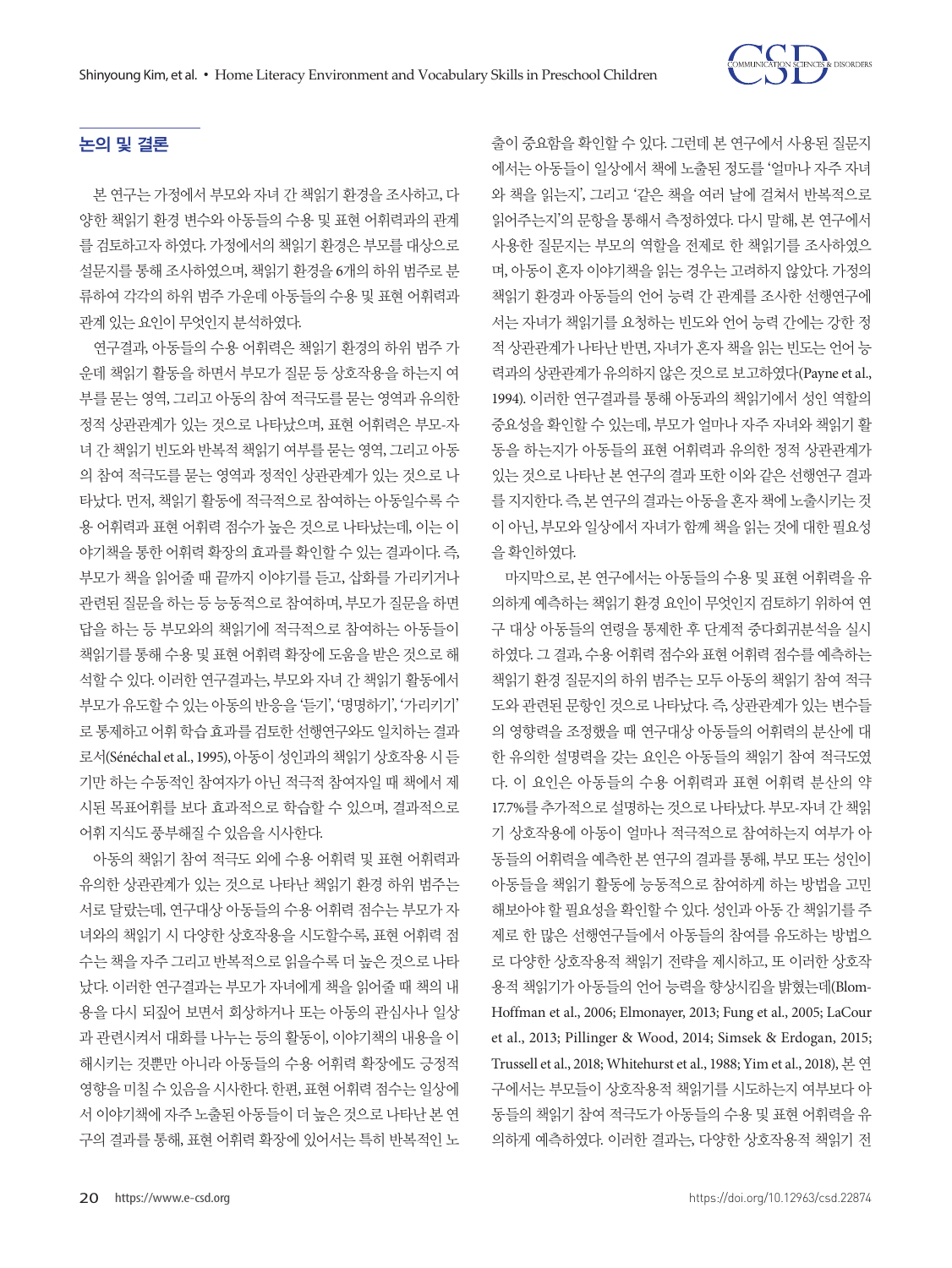SCIENCES & DISORDERS

략을 아동과의 책읽기에서 사용하는 것 자체가 아닌, 그러한 전략 을 통해 아동들을 책읽기에 적극 끌어들이는 것이 더욱 중요함을 의미한다.

선행연구에 의하면 아동들이 책읽기에 잘 참여하고 반응성이 높을수록 부모는 아동들을 더욱 적극적으로 책읽기에 참여시키 며, 아동들의 책읽기에 대한 긍정적인 태도는 일상에서의 책읽기 빈도와 관련있는 것으로 나타났는데(Schneider & Hecht, 1995), 이 러한 연구결과는 책읽기에 참여하는 부모와 아동의 책읽기 상호작 용 행동 및 태도는 상호적으로 영향을 미치면서 일상에서의 책읽 기 환경에도 영향을 미치는 요인임을 시사한다. 아동들의 책읽기 참여적극도가어휘력의중요한예측변인으로나타난본연구에서 도, 아동들이 책읽기에 참여하는 태도는 다른 책읽기 환경 요인들 과 상호작용하면서 아동들의 어휘력에 영향을 미칠 것임을 추론해 볼 수 있다. 이와 관련하여 본 연구에서 정의한 6개 책읽기 환경 하 위 범주 간 상관관계 분석에서도, 아동들의 책읽기 참여도와 관련 된 영역은 책읽기 빈도를 제외한 상호작용적 책읽기 여부, 인쇄물 인식 및 음운인식 활동 여부와 유의한 정적 상관관계를 보였는데, 이를 통해 아동과 부모가 책읽기에 참여하는 태도와 전략들이 서 로 영향을 미치면서 가정의 책읽기 역동을 만들고 있음을 확인할 수 있다. 또한 이러한 상관관계 결과를 고려한다면, 부모가 자녀와 의 책읽기 시 일방적인 책읽기보다는 상호작용적 책읽기를 시도하 고 인쇄물 인식 또는 음운인식과 같은 기초 문해력 향상을 위한 전 략을 계획하여 아동의 책읽기 참여도를 높일 수 있을 것으로 기대 된다.

한편, 책읽기 환경의 하위 범주 중 자녀와의 책읽기 활동 시 어휘 학습을 돕는 활동을 하는지 여부, 인쇄물 인식 활동 여부, 음운인 식 활동 여부를 묻는 문항들은 아동들의 수용 및 표현 어휘력과 유 의한 상관관계가 없는 것으로 나타났다. 자녀와의 책읽기에서 이러 한 활동을 수행하기 위해서는 부모들은 정확한 어휘 지식을 갖고 있어야 하며, 인쇄물 인식과 음운인식과 같은 기초 문해 능력과 관 련된 정보에도 친숙해야 한다. 이러한 요소들은 부모들의 읽기 태 도, 교육 수준, 사회경제적 지위 등에 영향을 받을 수 있는데, 대부 분의 선행연구들에서는 이러한 요인들은 통제함으로써 책읽기 환 경에서 제외하거나(Hamilton, Hayiou-Thomas, Hulme, & Snowling, 2016; Sénéchal et al., 1995), 또는 집단 구분의 변수로 설정하여 그 차이를 검토하였다(Newman, 1996). 본 연구에서도 아동들의 수용 및 표현 어휘력과 유의한 관계가 나타나지 않은 위의 세 가지 하위 범주들은, 아동의 언어 능력에 영향을 미치는 환경 변수라기 보다는 부모의 읽기 기술이나 문해 능력과 관계있는 변수일 수 있 다. 이를 검증하기 위한 부모들의 교육력, 가정의 사회경제적 지위 등을 측정하지 않은 점은 본 연구의 제한점으로 볼 수 있다.

또한 본 연구는 아동들이 기질적으로 보유하고 있을 수 있는 적 극성을 통제하지 못한 한계점이 있다. 즉, 기질적으로 적극적인 아 동들은 책읽기에도 보다 적극적으로 참여할 가능성이 있으므로, 연구대상 아동들의 기질이 본 연구의 결과에 매개변수로 작용할 수 있다. 따라서 아동들의 기질과 같은 개인적 변수를 함께 검토하 는 후속연구를 통해 본 연구결과의 신뢰도를 확보할 수 있을 것으 로보인다.

본 연구는 학령전기 아동들의 수용 및 표현 어휘력을 예측하는 책읽기 환경이 무엇인지 검토하고자 하였으며, 연구결과 아동들의 적극적인 책읽기 참여 태도가 수용 어휘력의 유의한 예측 변인인 것으로 나타났다. 본 연구를 통해 가정에서의 책읽기 환경이 아동 들의 어휘력에 유의한 효과를 가져올 수 있음을 확인하였으며, 특 히 가정 또는 임상 현장에서 아동들을 책읽기에 적극적으로 참여 시키기 위한 방법이 무엇일지 고민해보아야 할 필요성을 제기하였 다. 또한 책읽기 참여도가 낮은 아동들을 책읽기에 참여시키기 위 한 전략으로 상호작용적 책읽기와 인쇄물 인식 또는 음운인식과 같 은 기초 문해력 향상을 위한 책읽기 전략의 가능성을 확인하였다 는 점에서 임상적인 의의가 있을 것이다. 본 연구의 제한점들을 보 완한 후속연구를 통해, 가정에서의 책읽기 환경에 대해 면밀히 분 석하고 특히 가정의 사회경제적 지위가 책읽기 환경 요인에 미칠 수 있는 영향을 검토하여 아동들의 어휘력 격차를 줄이는 방안을 모 색할수있기를기대한다.

#### **REFERENCES**

- Ard, L. M., & Beverly, B. L. (2004). Preschool word learning during joint book reading: effect of adult questions and comments. *Communication Disorders Quarterly, 26*(1), 17-28.
- Baker, L., Mackler, K., Sonnenschein, S., & Serpell, R. (2001). Parents' interactions with their first-grade children during storybook reading and relations with subsequent home reading activity and reading achievement. *Journal of School Psychology, 39*(5), 415-438.
- Barnes, E. M., Dickinson, D. K., & Grifenhagen, J. F. (2017). The role of teachers' comments during book reading in children's vocabulary growth. *The Journal of Educational Research, 110*(5), 515-527.
- Blewitt, P., & Langan, R. (2016). Learning words during shared book reading: the role of extratextual talk designed to increase child engagement. *Journal of Experimental Child Psychology, 150*, 404-410.

Blom-Hoffman, J., O'Neil-Pirozzi, T. M., & Cutting, J. (2006). Read together,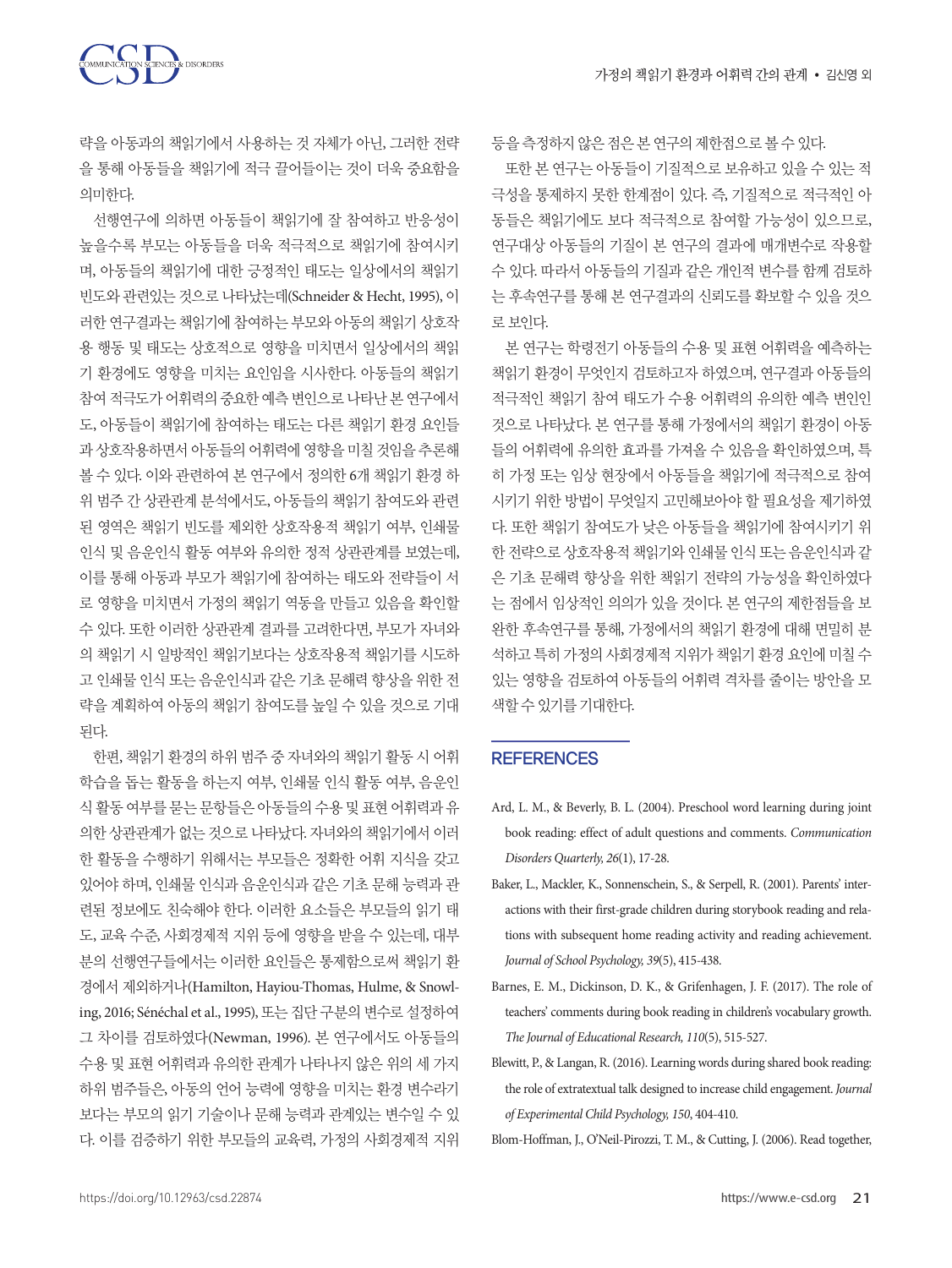

talk together: the acceptability of teaching parents to use dialogic reading strategies via videotaped instruction. *Psychology in the Schools, 43*(1), 71- 78.

- Choi, N. (2012). The effects of the home literacy environment, mother's literacy beliefs, and parenting efficacy on the interaction between preschoolers and mothers in terms of reading picture books. *Korean Journal of Child Studies, 33*(6), 109-131.
- Deckner, D. F., Adamson, L. B., & Bakeman, R. (2006). Child and maternal contributions to shared reading: effects on language and literacy development. *Journal of Applied Developmental Psychology, 27*(1), 31-41.
- Elmonayer, R. A. (2013). Promoting phonological awareness skills of Egyptian kindergarteners through dialogic reading. *Early Child Development and Care, 183*(9), 1229-1241.
- Fletcher, K. L., & Reese, E. (2005). Picture book reading with young children: a conceptual framework. *Developmental Review, 25*(1), 64-103.
- Fung, P. C., Chow, B. W. Y., & McBride-Chang, C. (2005). The impact of a dialogic reading program on deaf and hard-of-hearing kindergarten and early primary school-aged students in Hong Kong. *Journal of Deaf Studies and Deaf Education, 10*(1), 82-95.
- Goldstein, H., Kelley, E., Greenwood, C., McCune, L., Carta, J., Atwater, J., ..., & Spencer, T. (2016). Embedded instruction improves vocabulary learning during automated storybook reading among high-risk preschoolers. *Journal of Speech, Language, and Hearing Research, 59*(3), 484-500.
- Greenberg, J., & Weitzman, E. (2014). *I'm ready! How to prepare your child or reading success*. Toronto: Hanen Early Language Program.
- Hamilton, L. G., Hayiou-Thomas, M. E., Hulme, C., & Snowling, M. J. (2016). The home literacy environment as a predictor of the early literacy development of children at family-risk of dyslexia. *Scientific Studies of Reading, 20*(5), 401-419.
- Hargrave, A. C., & Sénéchal, M. (2000). A book reading intervention with preschool children who have limited vocabularies: the benefits of regular reading and dialogic reading. *Early Childhood Research Quarterly, 15*(1), 75-90.
- Hindman, A. H., Skibbe, L. E., & Foster, T. D. (2014). Exploring the variety of parental talk during shared book reading and its contributions to preschool language and literacy: evidence from the early childhood longitudinal study-birth cohort. *Reading and Writing, 27*(2), 287-313.
- Jeong, S. J., & Choi, N. Y. (2012). Effects of home literacy environment and reading experiences at the age of five on the first grader'reading ability and reading motivation. *Korean Journal of Children's Media, 11*(2), 193-223.
- Justice, L. M., Weber, S. E., Ezell, H. K., & Bakeman, R. (2002). A sequential analysis of children's responsiveness to parental print references during shared book-reading interactions. *American Journal of Speech-Language Pathology, 11*(1), 30-40.
- Kaderavek, J. N., Pentimonti, J. M., & Justice, L. M. (2014). Children with communication impairments: caregivers' and teachers' shared book-reading quality and children's level of engagement. *Child Language Teaching and Therapy, 30*(3), 289-302.
- Kim, E. S., & Kim, J. H. (2008). The relations among home literacy environment and mother's awareness on language development and early reading ability and reading motivation in young children. *Eary Childhood Educalion Research*& *Review, I2*(4), 219-249.
- Kim, G. S., & Kim, M. S. (2010). The influences of the home and the classroom literacy environment on preschool children's story comprehension. *Korean Journal of Child Studies, 31*(2), 119-133.
- Kim, G. S., & Park, C. H. (2013). The relationship between emergent literacy development and the home literacy environment. *Korean Journal of Child Studies, 34*(1), 1-20.
- Kim, H., & Jeong, H. (2012). A study on two-years young children's language ability and it's related variables. *Journal of Children's Literature and Education, 13*(1), 209-228.
- Kim, Y. T., Hong, G. H., Kim, K. H., Jang, H. S., & Lee, J. Y. (2009). *Receptive & expressive vocabulary test (REVT)*. Seoul: Seoul Community Rehabilitation Center.
- Korat, O., Klein, P., & Segal-Drori, O. (2007). Maternal mediation in book reading, home literacy environment, and children's emergent literacy: a comparison between two social groups. *Reading and Writing, 20*(4), 361- 398.
- LaCour, M., McDonald, C., Tissington, L., & Thomason, G. (2013). Improving pre-kindergarten children's attitude and interestin reading through a parent workshop on the use of dialogic reading techniques. *Reading Improvement, 50*(1), 1-11.
- Lim, S. K., & Kim, M. S. (2013). The relationship between parents' book reading behavior and home literacy environment and their effect on a toddler's vocabulary. *Korean Journal of Child Studies, 34*(3), 1-19.
- Milburn, T. F., Girolametto, L., Weitzman, E., & Greenberg, J. (2014). Enhancing preschool educators' ability to facilitate conversations during shared book reading. *Journal of Early Childhood Literacy, 14*(1), 105-140.
- Moerk, E. L. (1985). Picture-book reading by mothers and young children and its impact upon language development. *Journal of Pragmatics, 9*(4),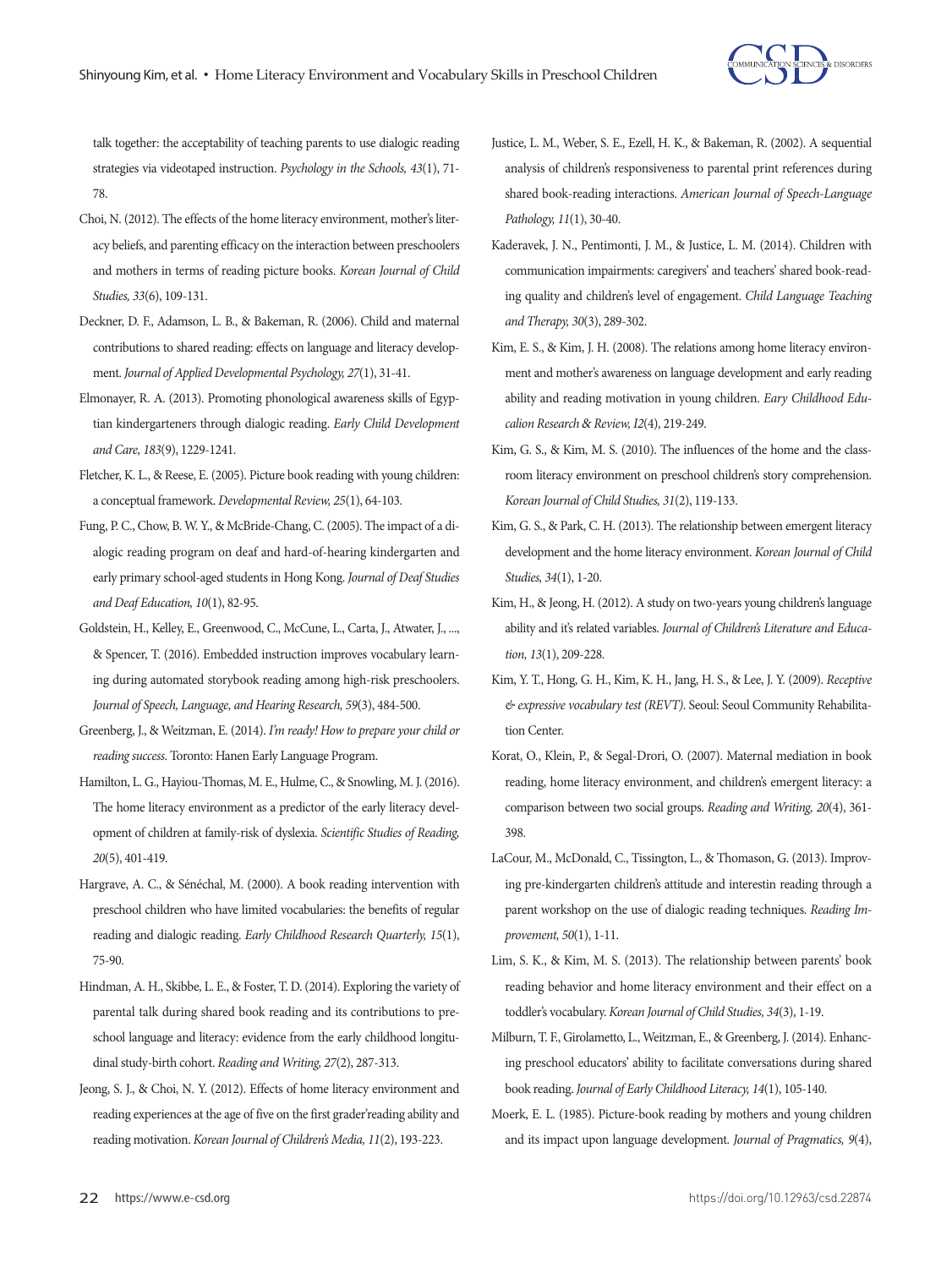

547-566.

- Mol, S. E., Bus, A. G., & De Jong, M. T. (2009). Interactive book reading in early education: a tool to stimulate print knowledge as well as oral language. *Review of Educational Research, 79*(2), 979-1007.
- Moon, S. B., & Byun, C. J. (2003). *Korean Kaufman assessment battery for children (K-ABC)*. Seoul: Hakjisa.
- Newman, S. B. (1996). Children engaging in storybook reading: the influence of access to print resources, opportunity, and parental interaction. *Early Childhood Research Quarterly, 11*(4), 495-513.
- Ninio, A. (1983). Joint book reading as a multiple vocabulary acquisition device. *Developmental Psychology, 19*(3), 445-451.
- Ninio, A., & Bruner, J. (1978). The achievement and antecedents of labelling. *Journal of Child Language, 5*(1), 1-15.
- Park, S. J., & Kim, M. S. (2010). The relationship between the home literacy environment and mother's teaching behavior, and 18 to 24-year-old infant's vocabulary ability according to SES of families. *Korean Journal of Child Studies, 31*(4), 15-27.
- Payne, A. C., Whitehurst, G. J., & Angell, A. L. (1994). The role of home literacy environment in the development of language ability in preschool children from low-income families. *Early Childhood Research Quarterly, 9*(3- 4), 427-440.
- Pillinger, C., & Wood, C. (2014). Pilot study evaluating the impact of dialogic reading and shared reading at transition to primary school: early literacy skills and parental attitudes. *Literacy, 48*(3), 155-163.
- Rezzonico, S., Hipfner-Boucher, K., Milburn, T., Weitzman, E., Greenberg, J., Pelletier, J., & Girolametto, L. (2015). Improving preschool educators' interactive shared book reading: effects of coaching in professional development. *American Journal of Speech-Language Pathology, 24*(4), 717-732.
- Rhyner, P. M., Haebig, E. K., & West, K. M. (2009). *Understanding frameworks for the emergent literacy stage*. In P. E. Rhyner (Ed.), Emergent literacy and language development: promoting learning in early childhood (pp. 5-35). New York: The Guilford Press.
- Schneider, P., & Hecht, B. F. (1995). Interaction between children with developmental delays and their mothers during a book-sharing activity. *International Journal of Disability, Development and Education, 42*(1), 41-56.
- Sénéchal, M., & Cornell, E. H. (1993). Vocabulary acquisition through shared reading experiences. *Reading Research Quarterly, 28*(4), 360-374.
- Sénéchal, M., LeFevre, J. A., Hudson, E., & Lawson, E. P. (1996). Knowledge of storybooks as a predictor of young children's vocabulary. *Journal of Educational Psychology, 88*(3), 520-536.
- Sénéchal, M., Lefevre, J. A., Thomas, E. M., & Daley, K. E. (1998). Differential effects of home literacy experiences on the development of oral and written language. *Reading Research Quarterly, 33*(1), 96-116.
- Sénéchal, M., Thomas, E., & Monker, J. A. (1995). Individual differences in 4-year-old children's acquisition of vocabulary during storybook reading. *Journal of Educational Psychology, 87*(2), 218-229.
- Simsek, Z. C., & Erdogan, N. I. (2015). Effects of the dialogic and traditional reading techniques on children's language development. *Procedia-Social and Behavioral Sciences, 197*, 754-758.
- Son, S. H., & Kim, M. S. (2012). The differences in children's reading abilities of environmental print according to children's age and types of parental literacy interaction. *Korean Journal of Child Studies, 33*(5), 181-200.
- Storkel, H. L., Komesidou, R., Fleming, K. K., & Romine, R. S. (2017). Interactive book reading to accelerate word learning by kindergarten children with specific language impairment: Identifying adequate progress and successful learning patterns. *Language, Speech, and Hearing Services in Schools, 48*(2), 108-124.
- Taverne, A., & Sheridan, S. M. (1995). Parent training in interactive book reading: an investigation of its effects with families at risk. *School Psychology Quarterly, 10*(1), 41-64.
- Toub, T. S., Hassinger-Das, B., Nesbitt, K. T., Ilgaz, H., Weisberg, D. S., Hirsh-Pasek, K., ..., & Dickinson, D. K. (2018). The language of play: developing preschool vocabulary through play following shared book-reading. *Early Childhood Research Quarterly, 45*, 1-17.
- Trussell, J. W., Hasko, J., Kane, J., Amari, B., & Brusehaber, A. (2018). Interactive storybook reading instruction for preschoolers who are deaf and hard of hearing: a multiple probe across behaviors analysis. *Language, Speech, and Hearing Services in Schools, 49*(4), 922-937.
- Vygotsky, L. (1978). *Mind in society: the development of higher psychological processes*. Cambridge, MA: Harvard University Press.
- Wasik, B. A., & Bond, M. A. (2001). Beyond the pages of a book: interactive book reading and language development in preschool classrooms. *Journal of Educational Psychology, 93*(2), 243-250.
- Wasik, B. H., & Hendrickson, J. S. (2004). *Family literacy practices*. In C. A. Stones, E. R. Silliman, B. J. Ehren, & K. Apel (Eds.), Handbook of language and literacy: development and disorders (pp. 154-174). New York: Guilford Press.
- Whitehurst, G. J., Arnold, D. S., Epstein, J. N., Angell, A. L., Smith, M., & Fischel, J. E. (1994). A picture book reading intervention in day care and home for children from low-income families. *Developmental Psychology,*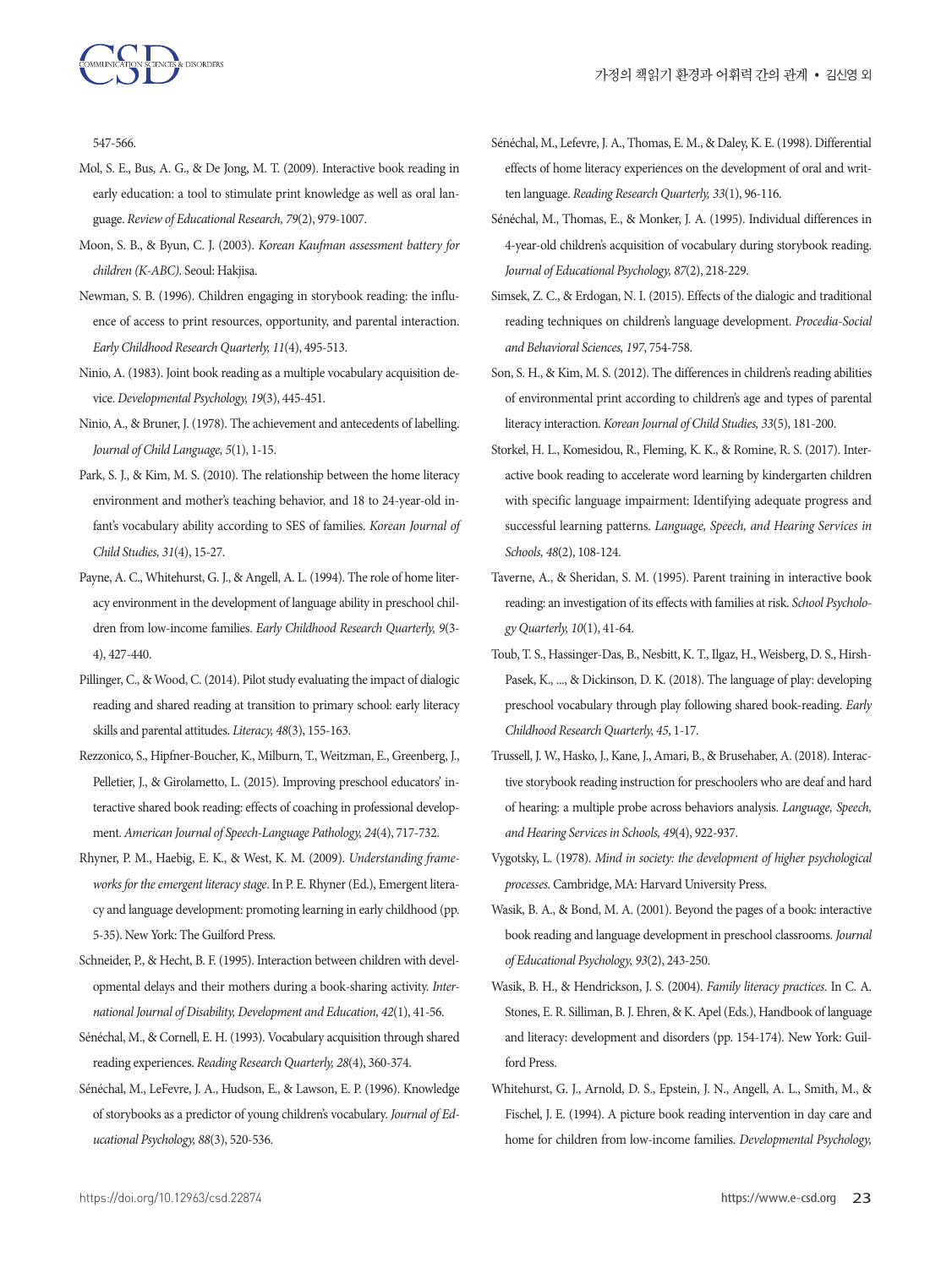

*30*(5), 679-689.

- Whitehurst, G. J., Falco, F. L., Lonigan, C. J., Fischel, J. E., DeBaryshe, B. D., Valdez-Menchaca, M. C., & Caulfield, M. (1988). Accelerating language development through picture book reading. *Developmental Psychology, 24*(4), 552-559.
- Yim, D., Kim, S., Han, J., Park, W., Song, E., Lee, S., ..., & Yoon, S. (2018). Intervention and transfer effect of parent training on book reading: parental

use of reading strategies, child utterances, and parent-child interaction skills. *Korean Journal of Special Education, 53*(2), 179-206.

Zevenbergen, A. A., & Whitehurst, G. J. (2003). *Dialogic reading: a shared picture book reading intervention for preschoolers*. In A. van Kleeck, S. A. Stahl, E. B. & Bauer (Eds.). On reading books to children: Parents and teachers (pp.177-200), Mahwah, NJ: Lawrence Erlbaum.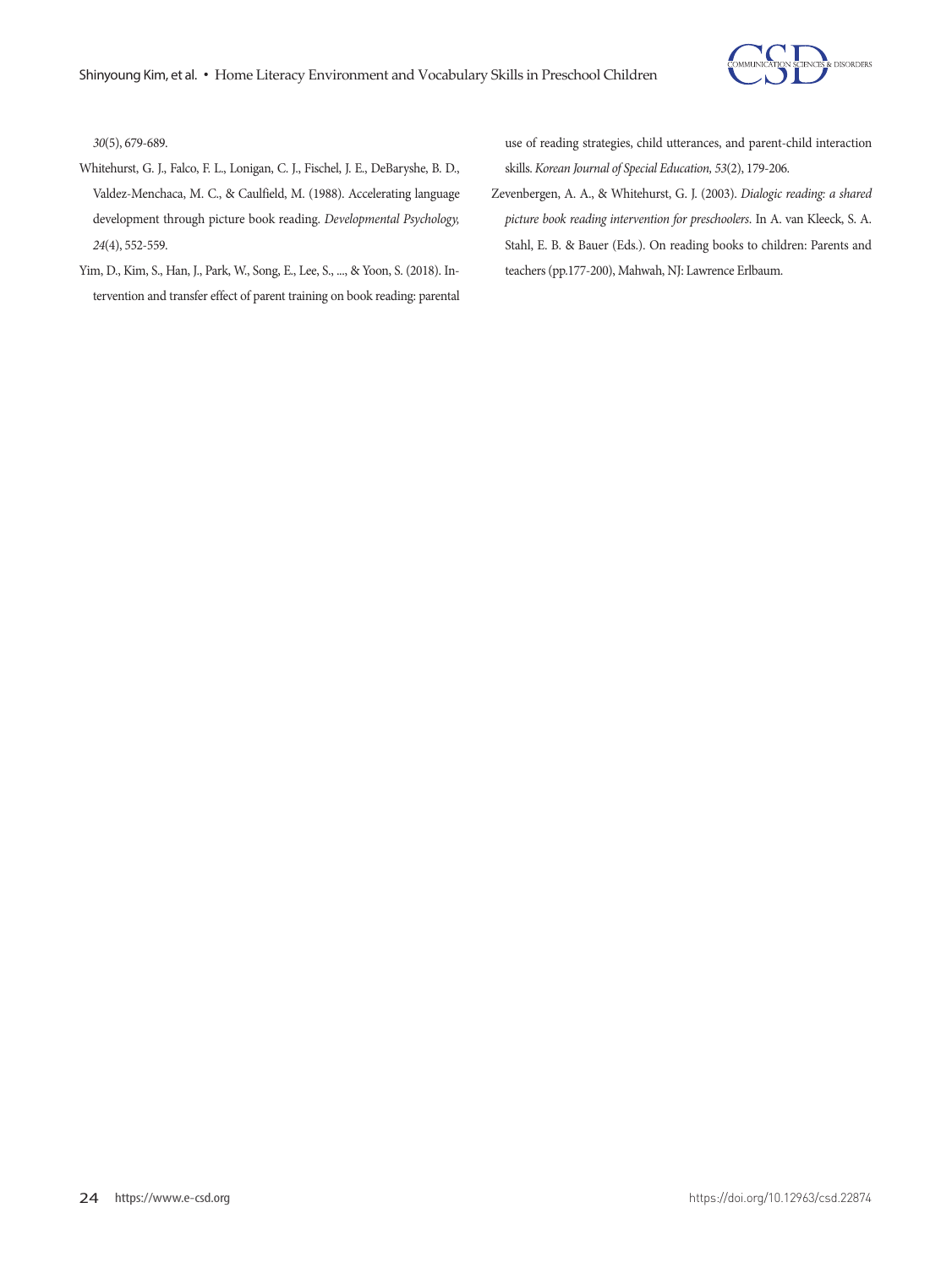

#### **Appendix 1.** Questionnaire on the home literacy environment

version 1.0

| 아동명(성별)          | 생년월일(생활연령) |  |
|------------------|------------|--|
| 부모명<br>(아동과의 관계) | 생년윌일(연령)   |  |
| 검사자              | 검사일        |  |

#### (1) 부모님이 아이에게 책을 읽어 주는 방법에 대한 질문입니다.

|   |                                                                                                 | 일주일에<br>한 번 | 일주일에<br>3-4번 | 5번 이상 |
|---|-------------------------------------------------------------------------------------------------|-------------|--------------|-------|
|   | 얼마나 자주 아이와 책을 읽으십니까?                                                                            |             |              |       |
|   |                                                                                                 |             |              |       |
|   |                                                                                                 | 아니요         | 가끔           | ч     |
| 2 | 같은 책을 여러 날에 걸쳐 반복해서 읽어주십<br>니까?                                                                 |             |              |       |
|   |                                                                                                 |             |              |       |
|   |                                                                                                 | 아니요         | 가끔           | ч     |
| 3 | 책을 읽다가 아이가 관심을 갖는 것이 나오면<br>장시 멈추고 그것에 대해 이야기합니까?                                               |             |              |       |
|   |                                                                                                 |             |              |       |
|   |                                                                                                 | 아니요         | 가끔           | 네     |
| 4 | 책을 읽어주다가 아이가 내용을 이해했는지<br>확인하기 위하여 질문을 합니까?                                                     |             |              |       |
|   |                                                                                                 |             |              |       |
|   |                                                                                                 | 아니요         | 가끔           | ч     |
| 5 | 책을 읽다가 아이가 책의 내용을 회상할 수<br>있을만한 질문을 합니까? (예: "왜 그럴까?",<br>"어떻게 생각해?", "만약 너라면 어떻게 했을<br>것 같아?") |             |              |       |
| 6 | 책의 내용에 대해서 일상의 경험과 연결지어<br>서 이야기하곤 합니까?                                                         |             |              |       |
| 7 | 책을 읽다가 아이에게 다음에 벌어질 일에 대<br>해 추측해보게 하는 질문을 합니까?                                                 |             |              |       |

|    |                                       | 아니요 | 가끔 | 네 |
|----|---------------------------------------|-----|----|---|
| 8  | 아이에게 생소한 낱말이 나오면 그 의미에 대<br>해 설명해줍니까? |     |    |   |
| 9  | 새로운 어휘를 아동의 경험과 관련시켜서 설<br>명해줍니까?     |     |    |   |
| 10 | 새롭게 학습한 어휘를 여러 상황에서 반복해<br>서 들려줍니까?   |     |    |   |

|    |                                                              | 아니요 | 가끔 | 녜 |
|----|--------------------------------------------------------------|-----|----|---|
| 11 | 책을 읽을 때 아이에게 손가락으로 글자를 훑<br>으면서 보여줍니까?                       |     |    |   |
| 12 | 아이에게 책을 읽어줄 때 페이지의 왼쪽에서<br>오른쪽으로, 위에서 아래로 읽는다는 점을 보<br>여줍니까? |     |    |   |
| 13 | 책을 읽을 때 글자와 문장부호를 손으로 짚으<br>면서 보여줍니까?                        |     |    |   |

|    |                                                                                                    | 아니요 | 가끔 | 녜 |
|----|----------------------------------------------------------------------------------------------------|-----|----|---|
| 14 | 아이에게 글자를 보게 하면서 소리를 들려줍<br>니까? (예: 이 글자는 '가' 야. '가방'에 '가'네.)                                       |     |    |   |
| 15 | 아이에게 낱말을 들려주면서 소리 놀이를 하<br>곤 합니까? (예: '가방'이랑 '가위'는 똑같이<br>'가로 시작하네. '다리'랑 '머리'는 똑같이 '리'<br>로 끝나네.) |     |    |   |

#### (2) 아이가 책읽기에 참여하는 방법에 대한 질문입니다.

|    |                                         | 아니요 | 가끔 | 네 |
|----|-----------------------------------------|-----|----|---|
| 16 | 내 아이는 책을 읽어주면 끝까지 듣는다.                  |     |    |   |
| 17 | 내 아이는 책을 읽어줄 때 그림을 손가락을<br>가리킨다.        |     |    |   |
| 18 | 내 아이는 책에 나오는 내용에 대해 질문을<br>하거나 이야기를 한다. |     |    |   |
| 19 | 내 아이는 책을 읽어주는 중 내가 질문을 하<br>면 대답한다.     |     |    |   |
| 20 | 내 아이는 책의 내용을 구연한다.                      |     |    |   |